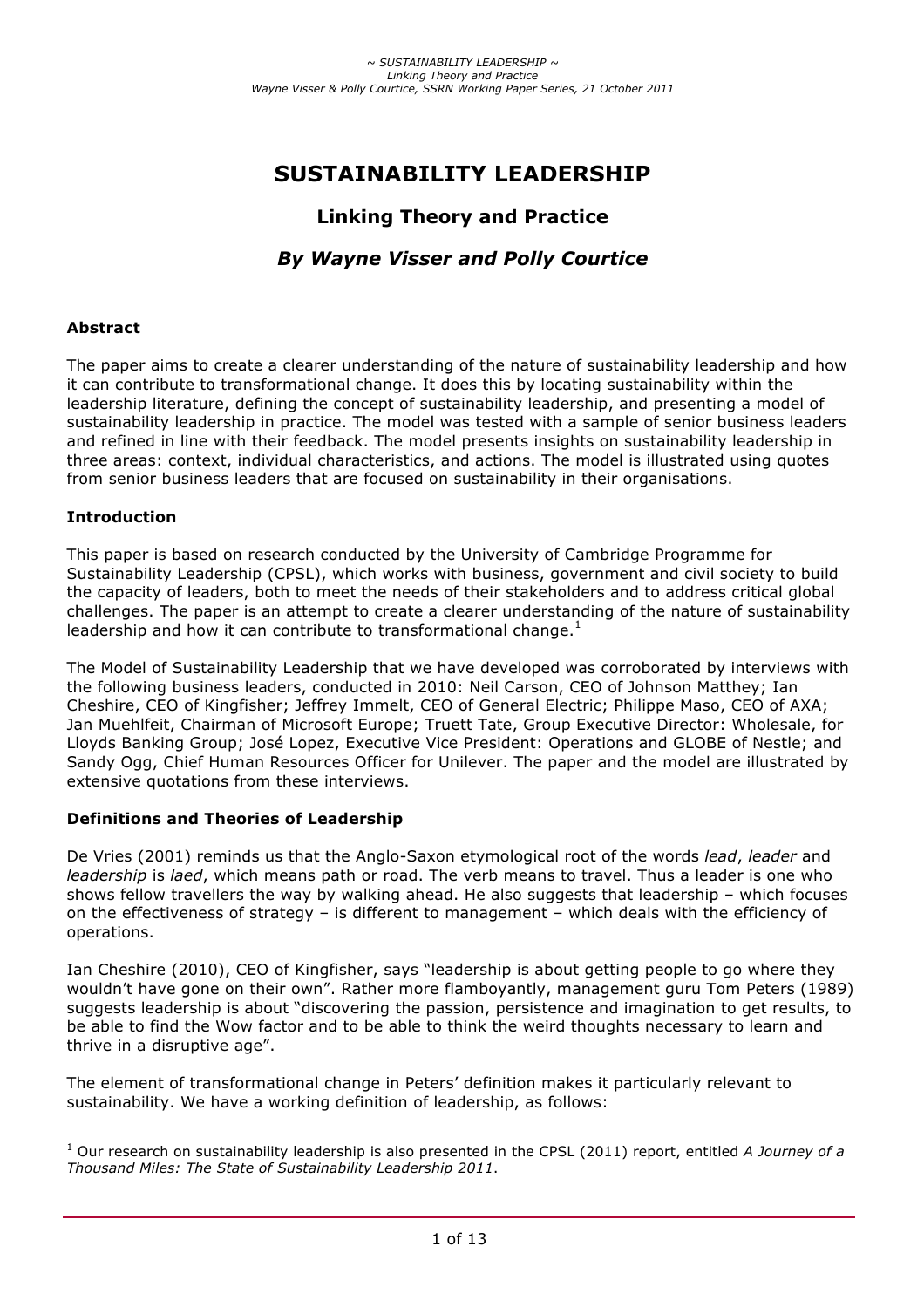*"A leader is someone who can craft a vision and inspire people to act collectively to make it happen, responding to whatever changes and challenges arise along the way."*

In addition to definitions, there are also various theories on leadership and while it is not our intention to provide an exhaustive review of these, they do set a frame for sustainability leadership. Hence, we can distinguish three main approaches to understanding leadership:

- 1. *The Trait/Style school*, which focuses on the characteristics or approaches of individual leaders (McCall & Lombardo, 1983; Tannenbaum & Schmidt, 1973);
- 2. *The Situational/Context school*, which focuses on how the external environment shapes leadership action (Hersey & Blanchard, 1999; Vroom & Yetton, 1973); and
- 3. *The Contingency/Interactionist school*, which is about the interaction between the individual leader and his/her framing context (Fiedler, 1971; De Vries, 2001).

To these can be added the rather more practical tenets of leadership as described by Goffee and Jones (2009):

- 1. Leadership is *relational*. It is something you do with people, not to people. Put simply, you cannot be a leader without followers. Like all relationships, it needs to be monitored and cultivated.
- 2. Leadership is *non-hierarchical*. Formal authority or a title doesn't make you a leader. Leaders can be found at all levels.
- 3. Leadership is *contextual*. You need to size up and tap into what exists around you and then bring more to the party.

# **Defining Sustainability Leadership**

These definitions and theories provide the background for understanding sustainability leadership, which has emerged as a topic in its own right in recent years. According to a survey of 766 United Nations Global Compact (UNGC) member CEOs (Accenture & UNGC, 2010), 93% of CEOs see sustainability as important to their company's future success. But this begs the question: what do we mean by sustainability leadership? We offer the following simple definition:

### *"A sustainability leader is someone who inspires and supports action towards a better world."*

The Sustainability Leadership Institute's (2011) offers another definition, suggesting that sustainability leaders as "individuals who are compelled to make a difference by deepening their awareness of themselves in relation to the world around them. In doing so, they adopt new ways of seeing, thinking and interacting that result in innovative, sustainable solutions."

Based on a review of the leadership literature and our experience in working with senior leaders on sustainability, we take the view that sustainability leadership – or more precisely, leadership for sustainability – is not a separate school of leadership, but a particular blend of leadership characteristics applied within a definitive context. If it is to be aligned with a mainstream school of leadership at all, the *Contingency/Interactionist school* is probably most relevant, as the context – comprising the sustainability challenges facing the world and our aspirations for a more sustainable future – calls for particular types of leadership and is manifested in key areas of action.

Sandy Ogg (2010), Chief Human Resources Officer for Unilever, explains this contingency approach when he says, "I don't think there's any difference between character or timeless elements [of leadership], whether you're leading sustainability or whether you're leading for profit. But when it comes to the differentiators, why is it that Paul Polman [CEO of Uniliver] stands out? It's because he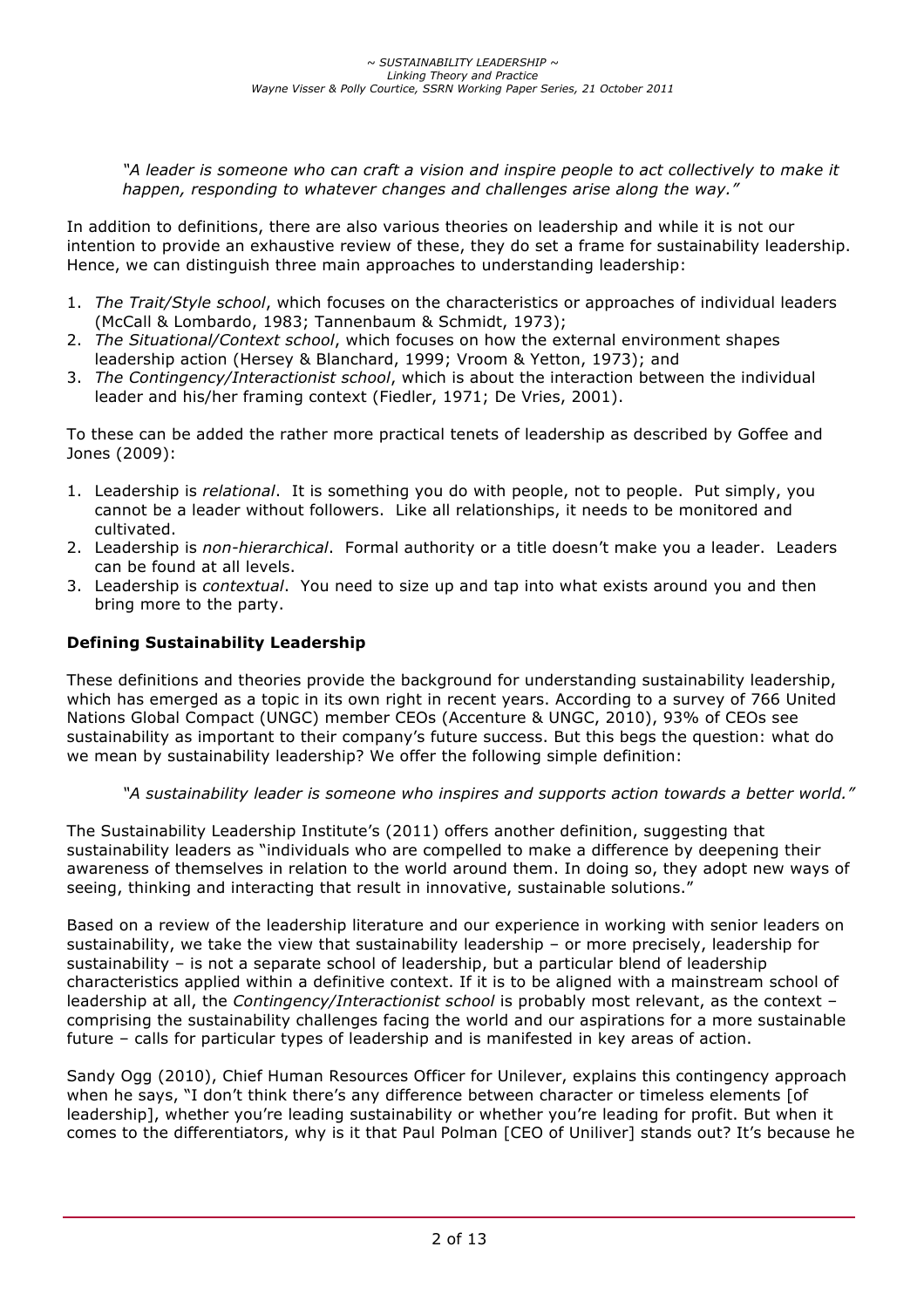understands the context and he understands leading with empathy in a multi stakeholder environment."

Interestingly, a number of business leaders felt that the need to differentiate sustainability leadership from leadership in general may be a necessary, but temporary phenomenon. For instance, Ian Cheshire (2010) believes that "sustaining the [sustainability] agenda and really embedding it in the organisation is the unique current set of challenges on a 10 year view. Beyond that, hopefully it becomes much more business as usual." Similarly, Neil Carson (2010), CEO of Johnson Matthey, says: 'This is like the quality revolution that we had in the eighties. What happened was companies either died or they got quality. One day this is going to be the same for sustainability. But there's an interim period where that's only true for some companies. So you've probably got ten years or maybe longer of there being a need for it to be pointed out that there is *sustainability* leadership and that it's important.'

Drawing on both the theory of leadership and the practice of sustainability by leaders, we designed and tested a Sustainability Leadership Model – depicted and described below – which has three components: the external and internal context for leadership; the traits, styles, skills and knowledge of the individual leader; and leadership actions. None of these elements is unique to sustainability leaders, but collectively they encapsulate a distinctive set of characteristics and actions in response to sustainability challenges.

The sustainability leadership that we observe in practice and describe below is geared towards bringing about profound change, whether in our political and economic systems, our business models and practices, or in the broad social contract with stakeholders and society. Hence, the leadership model we have developed is implicitly about creating change.

# **A Model of Sustainability Leadership**

*See Figure 1: The Cambridge Sustainability Leadership Model*

### **Context**

In our model, context refers to the conditions or environment in which leaders operate, which have a direct or indirect bearing on their institutions and on their decision making. This context is broadly divided into the context that is *external* to their institution and over which they may have a lesser degree of influence (e.g. ecological, economic, political, cultural and community contexts), and *internal* to their institution or sector, over which they are generally assumed to have higher levels of influence (e.g. the organisational culture, governance structure or role of leadership).

Many business leaders are conscious of the role of context. For example, Jeff Immelt (2007), CEO of General Electric says, "The most important thing I've learned since becoming CEO is context. It's how your company fits in with the world and how you respond to it."

Similarly, José Lopez (2010), Executive Vice President Operations and GLOBE of Nestle, explained that "the context is that sustainability processes in place today are not trending in the right direction. As a matter of fact, poverty is going up, the world is not moving on essential things like waste, like emissions and utilisation of resources. So with that realisation companies incorporate in their vision and mission what they are in business for, and then that gets enacted by continuous improvement processes that they carry out. What is important is the context. When you look at the creating shared value approach you don't have any more, in the case of Nestlé, just a 'making money' kind of context."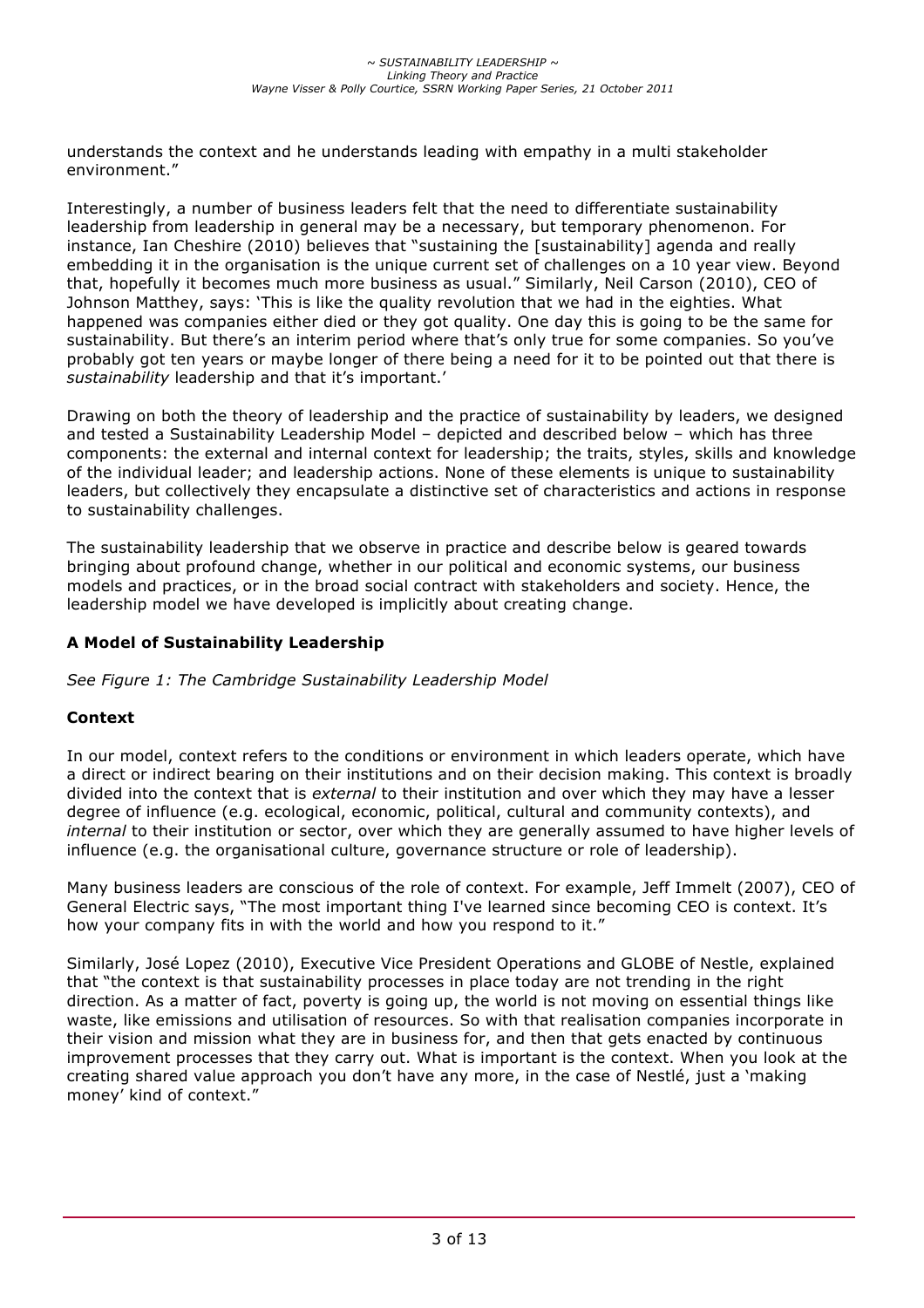



# **Individual Characteristics**

Understanding the sustainability leader requires that we appreciate their traits, styles, skills and knowledge. It is a combination of these that make the individual leader unique. For example, when asked, "How would people in Unilever describe you as a leader?" Paul Polman (2009), CEO of Unilever, said: "I hope that the word integrity comes into that. I hope the word long term comes into that. I hope the word caring comes into that, but demanding as well."

Individual sustainability leaders are unlikely to embody all of the traits, styles, skills and knowledge in our model. Rather, they need to draw on what is appropriate or fitting to their own personality and circumstances, so as to be most effective in addressing sustainability challenges. Furthermore they will seek to develop these qualities in others, building teams that bring as many of the required elements to bear, and in effect enabling a form of distributed leadership (Center for Excellence in Leadership et. al, 2007) to exist within the organisation.

Doppelt (2010) cites the case of InterfaceFLORFLOR, which focuses more on team structure than on individual leaders. He writes, "some are entrepreneurs, some are team builders, some are competitors, some are commanders, some are safety orientated and some are creators. Few people excel in all these areas. The entrepreneur is the antithesis of those who are safety orientated. The commander is the antithesis of the team builder. While no single person may have all these attributes, they are all needed for InterfaceFLOR to achieve its potential."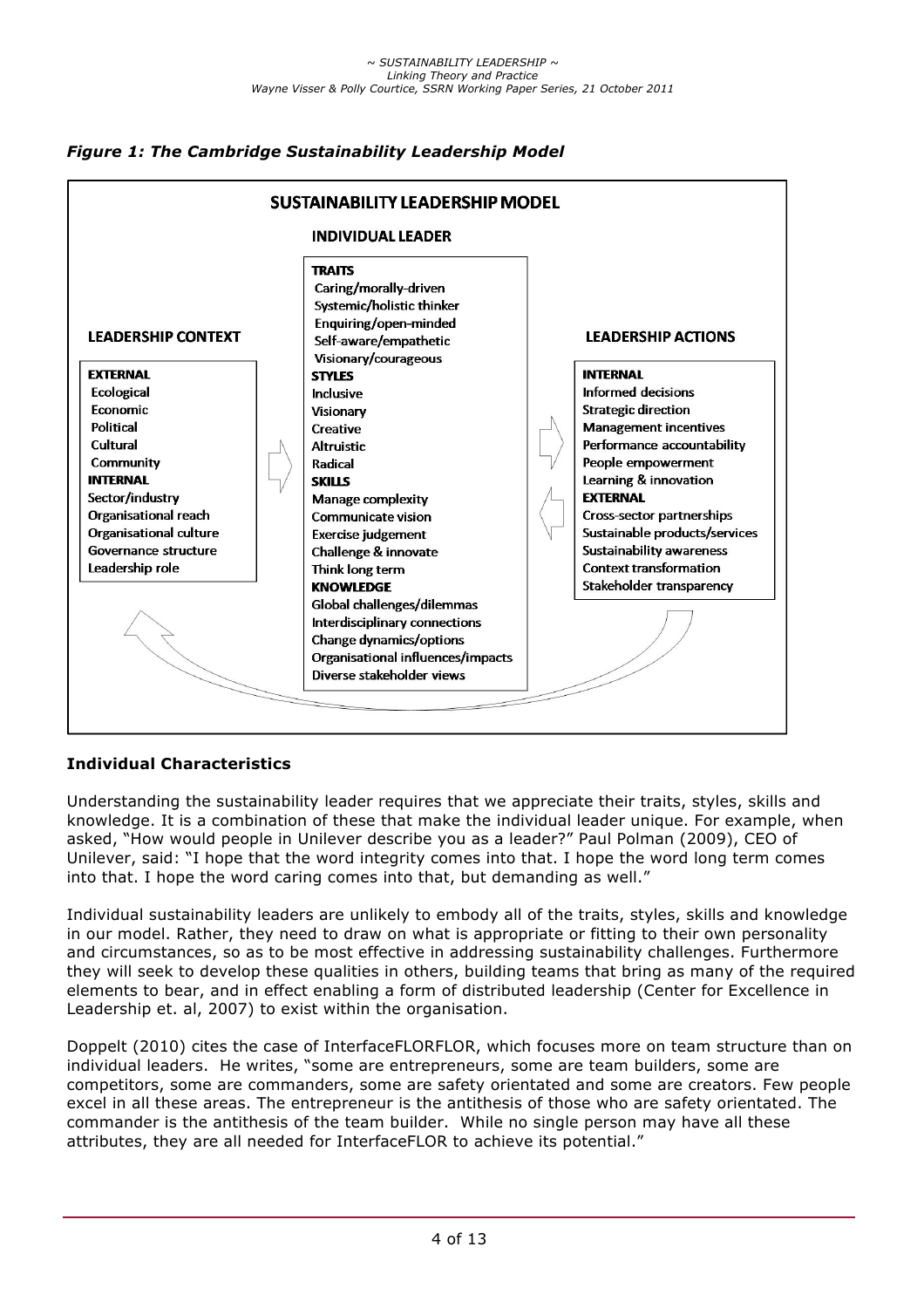# *Traits*

There are any number of lists of ideal leadership traits. For example, Kouzes and Posner (2007) argue that good leaders are honest, forward looking, competent, inspiring and intelligent. In a globalising world, Morrison (2000) emphasises the importance of leaders developing competencies tailored to their company.

We believe the sustainability leader typically embodies a number of traits, by which we mean distinguishing attributes, qualities or personal characteristics which are generally seen as being enduring. The following summarises those that are included in our Model as strongly correlated with leadership for sustainability.

| Trait                          | Definition                                                                                                                                                                                                                                                         | Illustrative quote                                                                                                                                                                                                                                                                                                                                                                                                                                                                                                                                                                    |
|--------------------------------|--------------------------------------------------------------------------------------------------------------------------------------------------------------------------------------------------------------------------------------------------------------------|---------------------------------------------------------------------------------------------------------------------------------------------------------------------------------------------------------------------------------------------------------------------------------------------------------------------------------------------------------------------------------------------------------------------------------------------------------------------------------------------------------------------------------------------------------------------------------------|
| Caring /<br>morally-driven     | Care for the well-<br>being of humanity<br>and all other forms<br>of life, as well as<br>being guided by a<br>moral compass.                                                                                                                                       | We're at the crossroads. Adam Smith spoke in his<br>'Wealth of the Nations' about profit and care, saying<br>that the first thing we do is take care of ourselves, but<br>the second thing we do is take care of others. By care, I<br>don't only mean care about other people, but also care<br>about society and care about nature.<br>- Jan Muehlfeit, Chairman of Microsoft Europe                                                                                                                                                                                                |
| Systemic /<br>holistic thinker | The ability to<br>appreciate the<br>interconnectedness<br>and interdependency<br>of the whole system,<br>at all levels, and to<br>recognise how<br>changes to parts of<br>the system affect<br>the whole                                                           | In time periods of relative stability, you don't need to be<br>a systems thinker [but] we're in a period now of great<br>volatility. So the type of people that ultimately are going<br>to lead at sustainability (and one of the reasons why it's<br>so tough) is that it really requires a new generation of<br>systems thinkers to make it work. That's why some of<br>these issues are so hard to solve because they really<br>require forward systems thinking, solutions orientation.<br>- Jeffrey Immelt, CEO of General Electric                                              |
| Enquiring /<br>open-minded     | Actively seeking new<br>knowledge and<br>diverse opinions,<br>questioning received<br>wisdom, including<br>being willing to have<br>one's own opinions<br>challenged                                                                                               | It is about looking outside [and staying] permanently<br>engaged. There is a community activity which brings<br>you a lot of information, but it's also about talking and<br>making sure you get enough challenge on what you do.<br>Our children are looking at the world differently. If we<br>are going to be in power in the next 10 or 20 years, we<br>need to make sure we can respond to this demand<br>properly.<br>- Philippe Maso, CEO of AXA                                                                                                                               |
| Self-aware /<br>empathetic     | High levels of<br>emotional<br>intelligence, (the<br>ability to understand<br>their own emotions<br>and those of others),<br>sincerity, personal<br>humility and<br>reflexiveness (the<br>ability to see their<br>own place in and<br>influence on a<br>situation) | Real leadership is about greater and greater self-<br>awareness and being more and more authentically<br>yourself. Then you can use that knowledge or that<br>mastery to put together and drive better teams -<br>because you're more clear about who you are, what<br>your impact is, what you have to offer and what you<br>don't have and therefore you need. And by association<br>that implies the humility to listen and be aware as<br>opposed to being on broadcast and an egomaniac, which<br>I think is the traditional model of CEOs.<br>- Ian Cheshire, CEO of Kingfisher |

*Table 1: Typical Traits of Sustainability Leaders*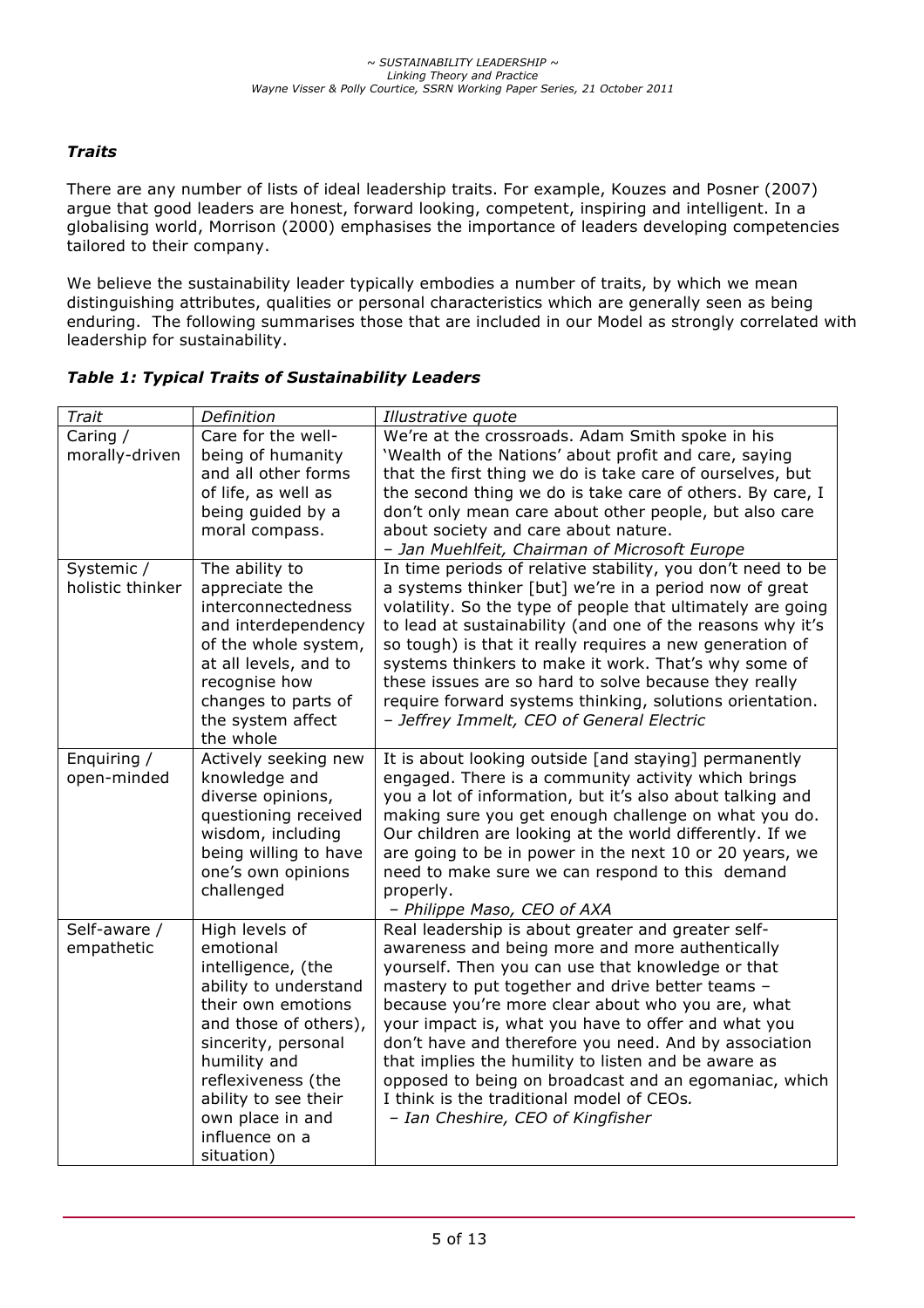| Visionary / | Bringing inspiration,  | Do we have the courage to put up a magnetic north out  |
|-------------|------------------------|--------------------------------------------------------|
| courageous  | creativity, optimism   | there for our company in an environment where          |
|             | and courage to bear    | everything changes every day? It's absolutely          |
|             | in the role, driven to | necessary. You have to have the courage to say, 'You   |
|             | produce results and    | know what, I don't necessarily know the end            |
|             | possessing the         | destination, but I know it's gonna look something like |
|             | ability to balance     | this and we're going that way. That's one thing I love |
|             | passion and idealism   | about Paul Polman. He says, 'Listen, I may be wrong,   |
|             | with ambition and      | but I'm not confused'.                                 |
|             | pragmatism             | - Sandy Ogg, Former Chief Human Resources Officer for  |
|             |                        | Unilever                                               |

# *Styles*

We make a clear distinction between traits of individual leaders and the style, or the the manner and approach which they use to provide direction, to motivate people and to implement plans. Lewin, Llippit and White (1939) carried out leadership decision experiments and identified three different styles of leadership: autocratic, democratic and laissez-faire<sup>2</sup>. One particularly influential model was Blake and Mouton's (1968) Managerial Grid, which concluded that leadership styles were all essentially varying combinations of concern for people and concern for tasks. Similarly, The sustainability leader typically draws on a combination of number of styles, as illustrated below.

# *Table 2: Typical Styles of Sustainability Leaders*

| <b>Style</b> | Definition                                                                                                                                                         | Illustrative quote                                                                                                                                                                                                                                                                                                                                                                                                                                                                     |
|--------------|--------------------------------------------------------------------------------------------------------------------------------------------------------------------|----------------------------------------------------------------------------------------------------------------------------------------------------------------------------------------------------------------------------------------------------------------------------------------------------------------------------------------------------------------------------------------------------------------------------------------------------------------------------------------|
| Inclusive    | Collaborative and<br>participative,<br>building<br>commitment through<br>dialogue and<br>consensus,<br>democratic                                                  | Leaders actually lead through teams. The idea that you<br>have a superstar leader is just nonsense. The whole<br>aspect of selecting, developing and managing teams as<br>the core challenge of leadership is something I feel<br>particularly strongly about. A great definition of<br>leadership, is about getting people to go where they<br>wouldn't have gone on their own. If they can get there                                                                                 |
|              | approaches,<br>coaching, and a<br>culture and structure<br>that provides peer<br>support,<br>encouragement and<br>recognises<br>achievement                        | on their own then they don't really need a leader.<br>Equally, you can't always be dragging them in the<br>opposite direction to where they want to go. It's about<br>the leader and the followers working together to get to<br>certain outcomes.<br>- Ian Cheshire, CEO of Kingfisher                                                                                                                                                                                                |
| Visionary    | Brings passion and<br>charisma into the<br>mix, focusing on<br>challenging and<br>transforming<br>people's perceptions<br>and expectations,<br>and motivating them | There's so much going on now in the world that if you<br>don't have amplification and time compression, then it<br>doesn't rumble. So I call that 'leading big'. If you've got<br>something meaningful and important that you want to<br>do, have the courage to lead big. You can't let it drool or<br>dribble out into an organisation like ours and expect to<br>have any impact. People are just too busy, there's too<br>much going on. I think that the thunder is important too |

 $\overline{a}$ <sup>2</sup> Other popular styles of leadership that have been identified and studied include: charismatic (Musser, 1987), participative (Coch & French, 1948; Vroom & Yetton, 1973), situational (Hersey & Blanchard, 1999), transactional (Burns, 1978; Adair, 1984; Drucker, 1993), transformational (Bass, 1990), quiet (Collins, 2001) and servant leadership (Greenleaf, 1977).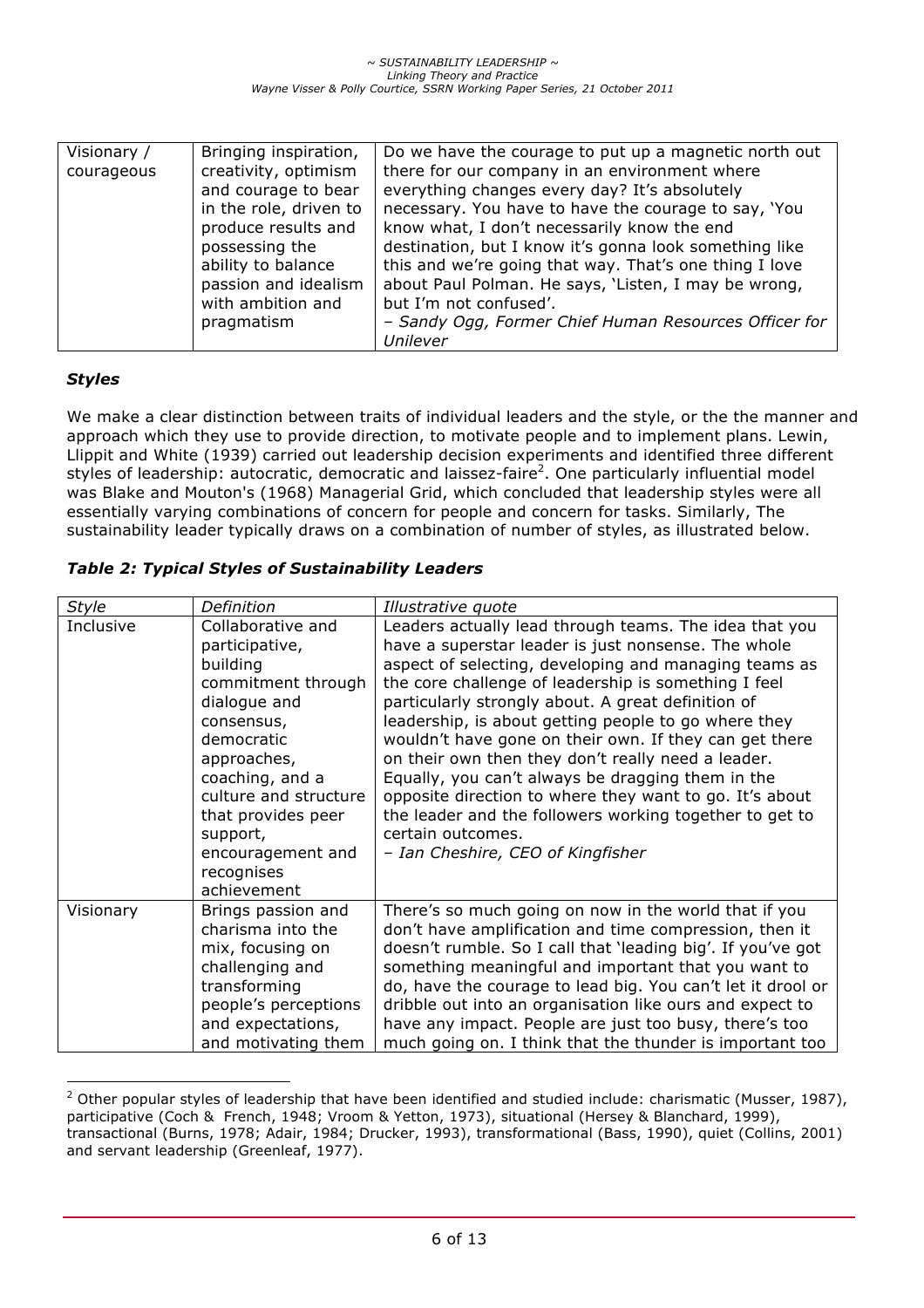|            | to transcend<br>narrower forms of<br>self-interest                                                                                                                                                                                     | because people have to feel a message that is linked to<br>emotion.<br>- Sandy Ogg, Former Chief Human Resources Officer for<br>Unilever                                                                                                                                                                                                                                                                                                                                                                                      |
|------------|----------------------------------------------------------------------------------------------------------------------------------------------------------------------------------------------------------------------------------------|-------------------------------------------------------------------------------------------------------------------------------------------------------------------------------------------------------------------------------------------------------------------------------------------------------------------------------------------------------------------------------------------------------------------------------------------------------------------------------------------------------------------------------|
| Creative   | Playing the role of<br>designer, architect,<br>innovator, game-<br>changer and<br>transformer of the<br>system                                                                                                                         | There is an inquisitiveness and a problem solving, or<br>just a curiosity and a willingness to see things through<br>other people's point of view. When I hear that Bill Gates<br>is working on malaria, I get the sense that maybe it can<br>be solved. That gives me great hope because he's going<br>to apply tremendous resources and a headset for<br>solutions that allow some of these big problems to be<br>solved.<br>- Jeffrey Immelt, CEO of General Electric                                                      |
| Altruistic | Transcending self<br>interest and focusing<br>on the collective or<br>the good of the<br>whole, which is<br>often characterised<br>as servant<br>leadership                                                                            | Bill Gates is absolutely the model for people in Microsoft<br>- especially with what he is doing with Africa in terms of<br>the education, what he is doing in India. It is a very<br>good example of a leader because he is basically saying,<br>'I will spend my money on the big issues that this planet<br>is having.' For me personally $-$ I've been with the<br>company for 17 years $-$ it's a huge role model for what<br>to do to change the world for the better.<br>- Jan Muehlfeit, Chairman of Microsoft Europe |
| Radical    | Highly visible<br>leadership,<br>characterised by<br>taking risks, acting<br>like a revolutionary,<br>campaigner,<br>crusader or activist<br>and challenging of<br>the status quo; often<br>referred to as<br>missionary<br>leadership | Be daring, be first, be different, be just. If you think<br>you're too small to have an impact, try going to bed<br>with a mosquito.<br>- Anita Roddick, Founder & former CEO of The Body<br>Shop International                                                                                                                                                                                                                                                                                                               |

### *Skills*

A survey of business and sustainability leaders in the UK (Isos MORI, 2010) found that 99% recognise that developing the skills that will be needed for a sustainable economy is important to the future success of the UK economy, while 70% believe that the gap in skills for a sustainable economy will become one of the most pressing challenges facing UK businesses in the next 5 years. At the same time, only 15% think that developing the skills needed for a sustainable economy is well-established or partly established in UK businesses in general (as compared with 48% for their own organisation).

The skills for sustainability leadership, as per our Model, are introduced below.

*Table 3: Typical Skills of Sustainability Leaders*

| <b>Skill</b> | Definition          | Illustrative quote                                        |
|--------------|---------------------|-----------------------------------------------------------|
| Manage       | Analysing,          | Sustainability is a complex thing to conceive and         |
| complexity   | synthesising, and   | everyone who comes with too simplistic views [is] not     |
|              | translating complex | effective, because reality would prevail at some point in |
|              | issues, responding  | time. You have to accept that there is a huge complexity  |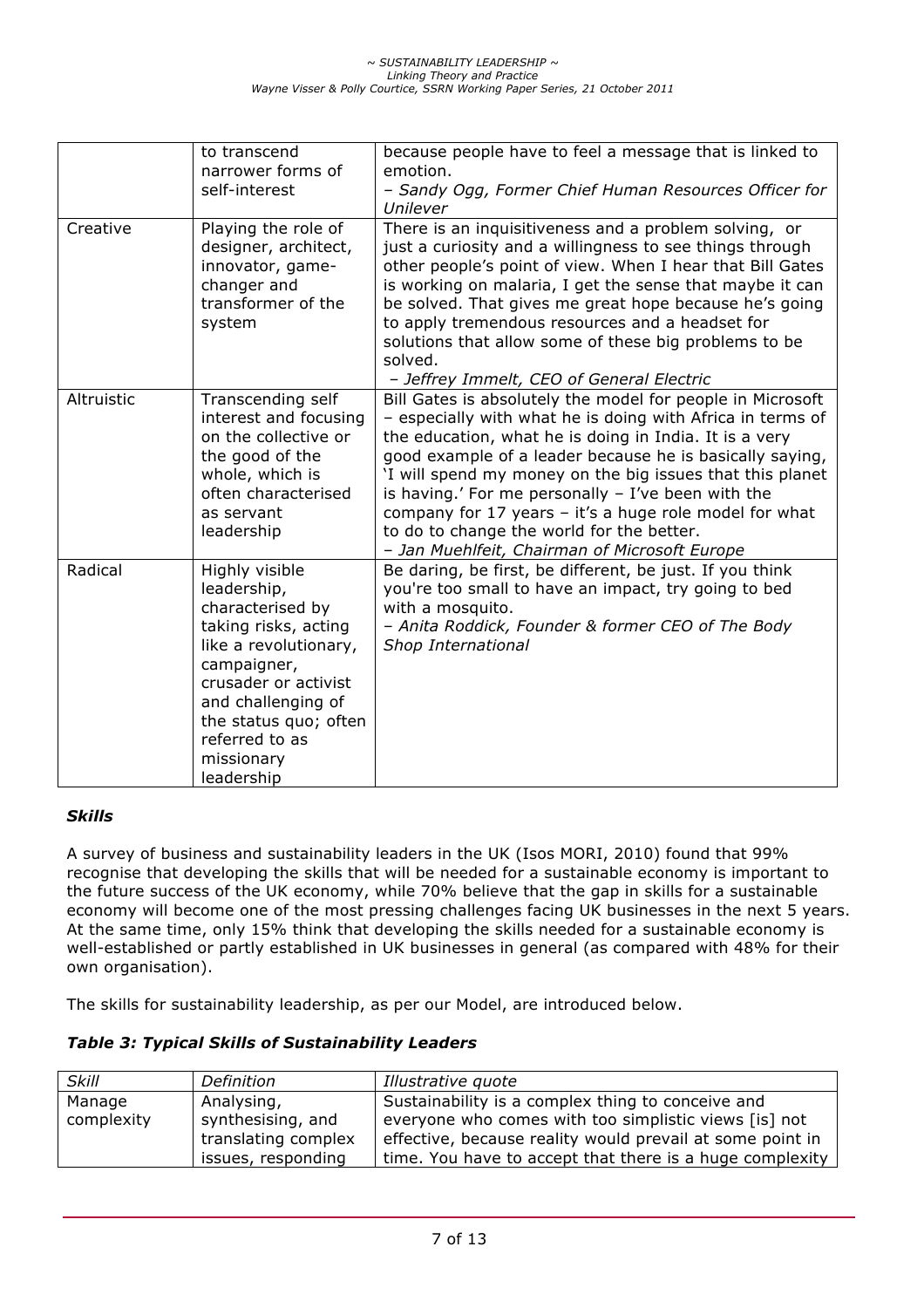|                           | to risk, uncertainty<br>and dilemmas,<br>recognising and<br>seizing opportunities<br>and resolving<br>problems or conflicts                                                                                                                        | of knowledge and the way we frame it. You need to be<br>quite sure you are pushing in the right direction. There<br>is a quantum of uncertainty that needs to be not too<br>high, so you can really have positive actions.<br>- Philippe Maso, CEO of AXA                                                                                                                                                                                                                                                                                                                                                                                                                                        |
|---------------------------|----------------------------------------------------------------------------------------------------------------------------------------------------------------------------------------------------------------------------------------------------|--------------------------------------------------------------------------------------------------------------------------------------------------------------------------------------------------------------------------------------------------------------------------------------------------------------------------------------------------------------------------------------------------------------------------------------------------------------------------------------------------------------------------------------------------------------------------------------------------------------------------------------------------------------------------------------------------|
| Communicate<br>vision     | Sharing a vision and<br>facilitating dialogue<br>that inspires action<br>and creates shared<br>meaning (active<br>listening, emotional<br>intelligence,<br>reflection) and<br>creating conditions<br>that encourage<br>learning from<br>experience | The key thing for leadership agendas is the ability to<br>genuinely communicate - which is actually a two way<br>process of genuinely listening well and communicating<br>well. Because in some pure sense we don't actually build<br>anything with our hands; all we do as leaders is<br>communicate. We basically get things to happen<br>through communication. I do think that A-grade<br>leadership is very hard to do without good<br>communication skills. You can go so far if you're<br>technically gifted but not terribly good at<br>communication. Communications is most critical and<br>most difficult in increasingly complex organisations.<br>- Ian Cheshire, CEO of Kingfisher |
| Exercise<br>judgment      | Making good and<br>decisive decisions in<br>a timely fashion,<br>including prioritising,<br>making difficult<br>choices and handling<br>dilemmas                                                                                                   | How do you solve any big problem? You break it down.<br>Let's go to Indonesia. Let's get specific. Let's talk about<br>the supply chain and what is it that you can do there?<br>That's probably something that we can solve. If you<br>think it all the way through, you can have a plan in<br>Indonesia of two or three things which, if we focus on it<br>and pay attention to it, we can have a business that's 3<br>billion.<br>- Sandy Ogg, Former Chief Human Resources Officer for<br>Unilever                                                                                                                                                                                           |
| Challenge and<br>innovate | Imagining possible<br>solutions/futures or<br>alternatives,<br>thinking outside the<br>box, and bringing<br>creativity into<br>thinking and practice                                                                                               | Until everybody on the whole planet gets sustainability<br>there's a real competitive advantage in moving in this<br>direction aggressively. The more competitive the<br>individual leader is in terms of natural inclinations then<br>the more quickly they'll latch on to sustainability.<br>- Neil Carson, CEO of Johnson Matthey                                                                                                                                                                                                                                                                                                                                                             |
| Think long<br>term        | Envisioning and<br>using strategic, long<br>thinking and<br>planning, seeing the<br>whole, while not<br>discounting the<br>future                                                                                                                  | To be credible in the sustainability space there needs to<br>be a clear demonstration of a vision of 50 to 100 years<br>from now. Sustainability must have a longer term vision<br>and must be able to articulate that.<br>- Truett Tate, Group Executive Director: Wholesale, for<br>Lloyds Banking Group                                                                                                                                                                                                                                                                                                                                                                                       |

### *Knowledge*

The Ipsos MORI (2010) survey on the skills required for sustainability leadership in the UK found that middle managers and function heads especially need sufficient knowledge about sustainability to translate it into successful business strategies, as well as effective and persuasive communication using clear and accessible language.

The most important areas of knowledge for sustainability leaders are introduced below.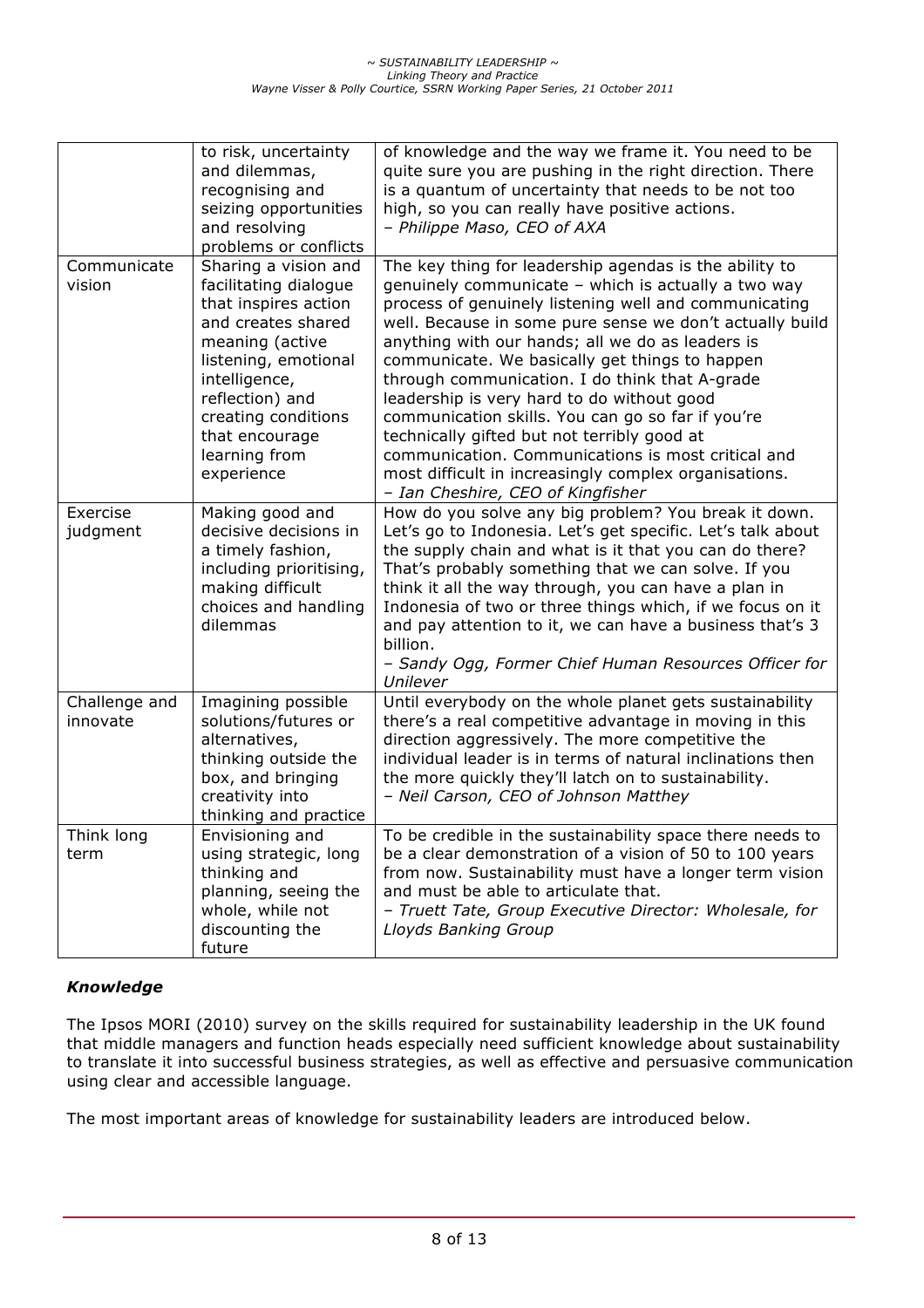*Table 4: Typical Knowledge of Sustainability Leaders*

| Knowledge         | Description            | Illustrative quote                                        |
|-------------------|------------------------|-----------------------------------------------------------|
| Global            | Social and ecological  | The first challenge is inclusive globalisation. The other |
| challenges and    | system pressures       | global issue is the gap between the rich and poor, the    |
| dilemmas          | and the connections    | inequality gap. The other one has to do with the          |
|                   | between these          | emerging markets, because 20 years ago we had one         |
|                   | systems and political  |                                                           |
|                   |                        | billion people in the western style of capitalism, today  |
|                   | and economic forces    | it's probably 3 to 4 billion. That's where I think        |
|                   |                        | leadership needs to go, to be much more aware of          |
|                   |                        | those global issues. What the business leaders need       |
|                   |                        | to do is to create a bigger picture and also to be        |
|                   |                        | much more connected to the big global challenges.         |
|                   |                        | - Jan Muehlfeit, Chairman of Microsoft Europe             |
| Interdisciplinary | The relevance and      | How do you develop leaders for this time period of        |
| connectedness     | interconnectedness     | volatility we live in today? One of the things that we    |
|                   | of the physical        | are quite keen on is what we call systems thinking.       |
|                   | sciences, social       | It's people that can integrate between technology,        |
|                   |                        |                                                           |
|                   | sciences,              | market needs, public policy and so on. You have to        |
|                   | technology, business   | integrate many things all at the same time.               |
|                   | and other disciplines  | - Jeffrey Immelt, CEO of General Electric                 |
| Change            | How complex            | What could easily happen is that when taking small        |
| dynamics and      | systems work and       | steps to start with, they become large bounds later.      |
| options           | the range of options   | Intuitively, I'm a practical being and I think that       |
|                   | for promoting          | there's no other way of doing it, you can't go from 0     |
|                   | beneficial change in   | to 60 miles an hour in one bound. My instinct is that     |
|                   | them, e.g. financial   | we've probably got 10 or 20 years, but also that          |
|                   | markets, policy        | things can accelerate once you get started.               |
|                   | options and trends,    | Businesses will lead consumers along this path, they'll   |
|                   | technology options,    | start to get engaged and then governments will follow     |
|                   | consumer behaviour     | in the end.                                               |
|                   | and attitudes,         | - Neil Carson, CEO of Johnson Matthey                     |
|                   |                        |                                                           |
|                   | organisational         |                                                           |
|                   | dynamics, change       |                                                           |
|                   | models and metrics     |                                                           |
| Organisational    | An organisation's full | Why did Greenpeace decide to drop their campaign          |
| influences and    | impact (footprint),    | against Nestle? It's been achieved by putting on the      |
| impacts           | finding and            | table a very technical view of the issues we are          |
|                   | developing             | talking about. We've demonstrated that we have a          |
|                   | opportunities for      | logic, a path and a process that drives continuous        |
|                   | value creation and     | improvement into topics of high concern, which in this    |
|                   | new markets            | case is deforestation. What matters is not that we        |
|                   |                        | agree on how the world should look at the end of all      |
|                   |                        | that and who should be in charge and how should           |
|                   |                        | people behave and so on, but that we agree that           |
|                   |                        |                                                           |
|                   |                        | what we are doing truly delivers improvement and          |
|                   |                        | betterment of the sustainability of nature.               |
|                   |                        | - José Lopez, Executive Vice President: Operations        |
|                   |                        | and GLOBE of Nestle                                       |
| Diverse           | Different world        | Through technology and the evolution of our               |
| stakeholder       | views and belief       | mentality, we ask leaders to be much more capable of      |
| views             | systems, both within   | engaging in a web of relationships. We know the           |
|                   | communities and        | difference between being an influencer versus being a     |
|                   | across geographic,     | commander or controller. The stakeholder-orientation      |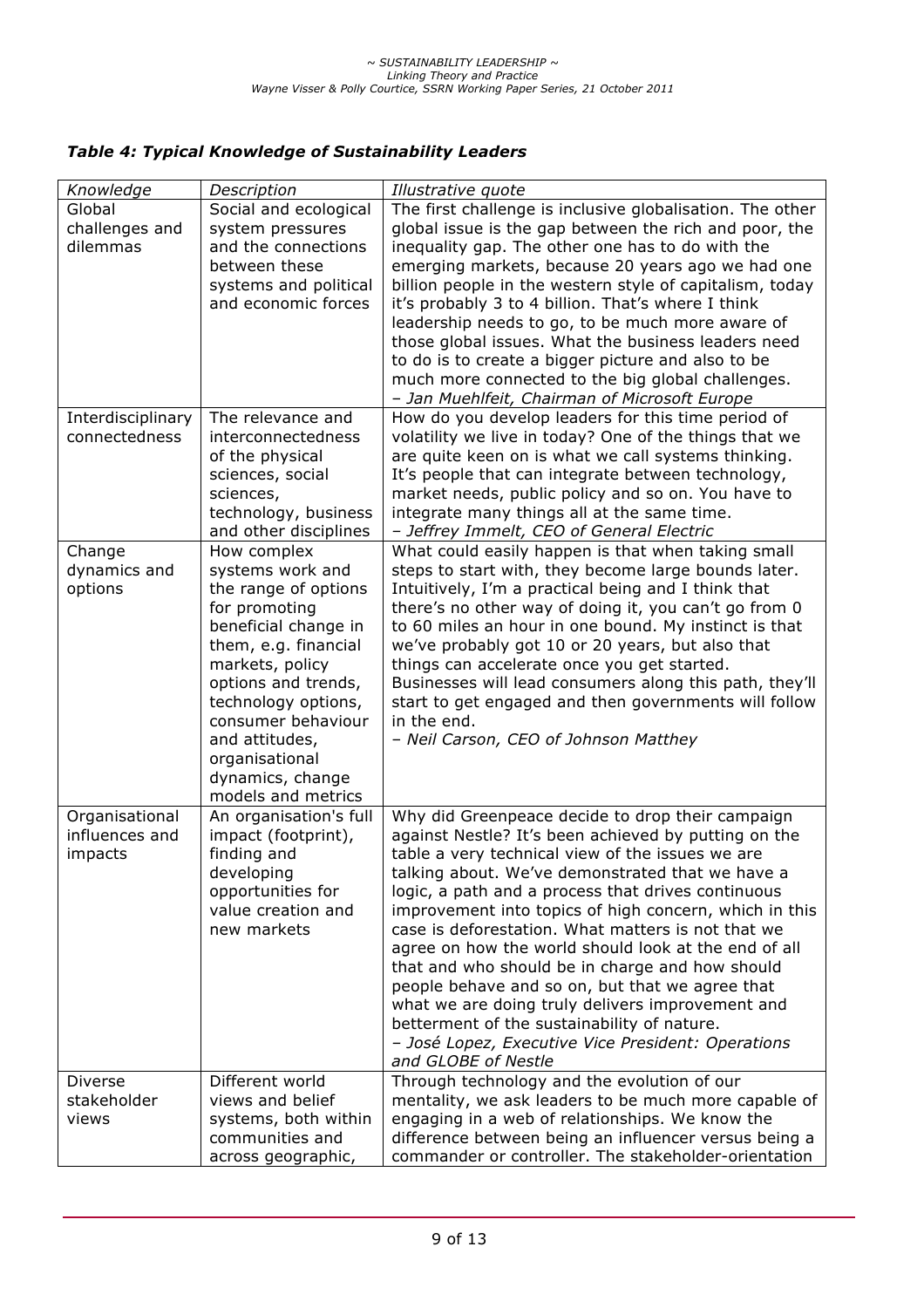| cultural and political<br>divides, and how to<br>incorporate these<br>appropriately | is seen in a new breed of people which is emerging<br>everywhere who have been trained in doing things<br>differently and can carry messages that are very<br>difficult to get across and require a very specific<br>attitude, which is a rare but increasingly recognised<br>skill.<br>- Philippe Maso, CEO of AXA |
|-------------------------------------------------------------------------------------|---------------------------------------------------------------------------------------------------------------------------------------------------------------------------------------------------------------------------------------------------------------------------------------------------------------------|

#### **Leadership Actions**

According to the Accenture & UNGC (2010) survey, CEOs believe that execution is now the real challenge to bringing about the new era of sustainability. Leadership action is particularly important, because the gap between sustainability aspirations or imperatives and actual performance remains wide. For example, IBM's (2009) sustainable enterprise survey of more than 220 senior executives worldwide shows that 60% believed CSR had increased in importance over the past year.

Yet, there continues to be a significant gap between the business and sustainability goals companies are setting for themselves and what they are actually doing to attain them. Hence, 'walking the talk' is the real test. As Polman (2009) says, "you cannot talk yourself out of things you've behaved yourself into".

The individual leaders and the actions they take have a self-evidently reciprocal relationship, each having the potential to impact and change the other. Typical internal actions include:

- Making informed decisions;
- Providing strategic direction;
- Crafting management incentives;
- Ensuring performance accountability;
- Empowering people; and
- Embedding learning and innovation.

In addition, sustainability leaders typically respond to the challenges and opportunities of sustainability through the following external (stakeholder-related) actions:

- Fostering cross sector partnerships;
- Creating sustainable products and services;
- Promoting sustainability awareness;
- Context transformation; and
- Ensuring transparency.

#### **Conclusion**

Although we have presented sustainability leadership as a simple model, one of our most compelling and persistent findings was that sustainability leadership is fraught with paradoxes. As the competitive landscape shifts and global challenges evolve, companies that were lauded in the past as sustainability leaders may be discredited in the present. Similarly, today's targeted villains may end up being tomorrow's sustainability heroes and vice versa.

The paradoxes of sustainability leadership are explored in more detail in the CPSL (2011) report, entitled *A Journey of a Thousand Miles: The State of Sustainability Leadership 2011*. In this report, we also present a simplified and synthesized version of the model presented in this paper, in which we propose seven key characteristics of sustainability leadership, including: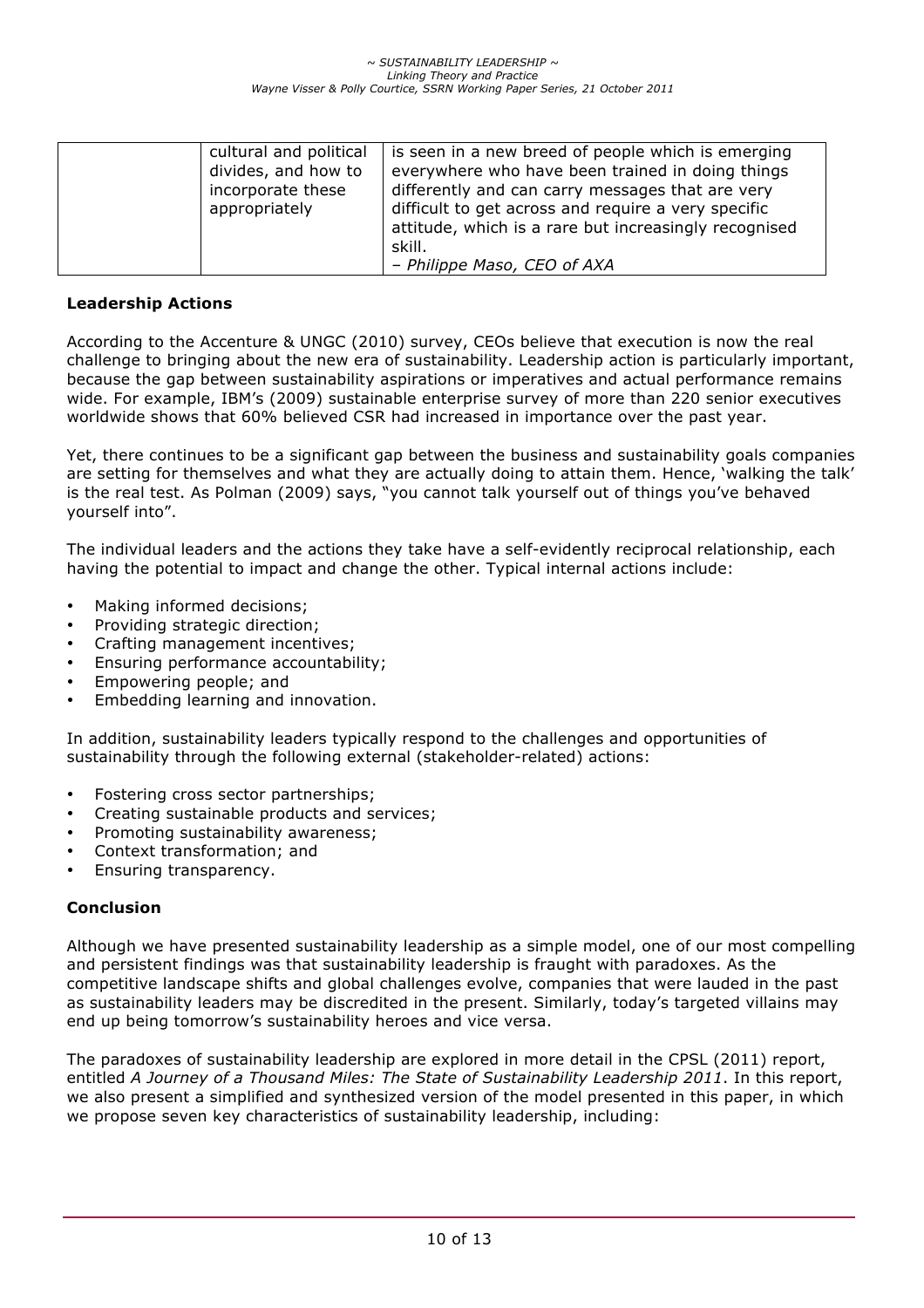- 1. systemic understanding
- 2. emotional intelligence
- 3. values orientation
- 4. compelling vision
- 5. inclusive style
- 6. innovative approach; and
- 7. long term perspective.

In the final analysis, sustainability leaders realise that their task is, ultimately, about survival. Ogg (2010) says "This is what Paul Polman has been very, very clear about. This is not some aspirational dream to help us to try to recruit the best people in the world. At the end of the day this is a survival issue. We will not get the right to grow, and even worse, will not have the right to be in business, if we create a big environmental disaster. The world won't put up with it. There's too much awareness and amplification. You think about the impact a blogger can have when they choose to amplify their message".

#### **References**

Accenture & UN Global Compact, 2010. A new era in sustainability [CEO survey].

- Adair, J., 1984. Action centred leadership. London: McGrawHill.
- ADL, 2005. Innovation High Ground: How Leading Companies are Using Sustainability-Driven Innovation to Win Tomorrow's Customers. Arthur D Little.
- Amar, A.D. & Hentrich, C., 2009. To Be a Better Leader, Give Up Authority. Harvard Business Review 87(12): 22-24.
- Bass, B.M., 1990. From transactional to transformational leadership: Learning to share the vision. Organisational Dynamics, Winter: 19-31.
- Blake, R.R. & Mouton, J.S., 1968. The Managerial Grid; Key Orientations for Achieving Production through People. Houston: Gulf Publishing Company.
- Burns, J.M., 1978. Leadership. New York: Harper & Row.
- Carson, N., 2010. Interview with Neil Carson, CEO of Johnson Matthey, conducted by Polly Courtice, 15 June 2010.
- Center for Excellence in Leadership, London South Bank University & Forum for the Future, 2007. Leadership for sustainability: Making sustainable development a reality for leaders. Center for Excellence in Leadership (CEL).

Cheshire, I., 2010. Interview with Ian Cheshire, CEO of Kingfisher, conducted by Polly Courtice.

Coch, L. & French, J.R.P., 1948. Overcoming resistance to change. Human Relations 1: 512-532.

Collins, J., 2001. Good to Great: Why Some Companies Make the Leap... and Others Don't. HarperBusiness.

CPSL, 2006. Sustainability Economy Dialogue Report. Cambridge Programme for Sustainability Leadership.

- CPSL, 2011. A Journey of a Thousand Miles: The State of Sustainability Leadership 2011. Cambridge Programme for Sustainability Leadership.
- De Vries, M.K., 2001. The Leadership Mystique: Leading Behavior in the Human Enterprise. Financial Times/ Prentice Hall.
- Doppelt, B., 2010. Leading Change Toward Sustainability: A Change-Management Guide for Business, Government and Civil Society, 2nd Edition. Sheffield: Greenleaf.
- Drucker, P., 1993. The Practice of Management. Collins.
- Ellsworth, R.R., 2002. Leading with Purpose: The New Corporate Realities. San Francisco: Stanford Business Books.
- Fiedler, F.E., 1971. Leadership. General Learning Press.
- Findlay-Brooks, R., Visser, W. & Wright, T., 2009. Corporate Social Responsibility and Regulatory Governance – Towards Inclusive Development? In Marques, J.C. & Utting, P. Corporate Social Responsibility and Regulatory Governance – Towards Inclusive Development? Palgrave.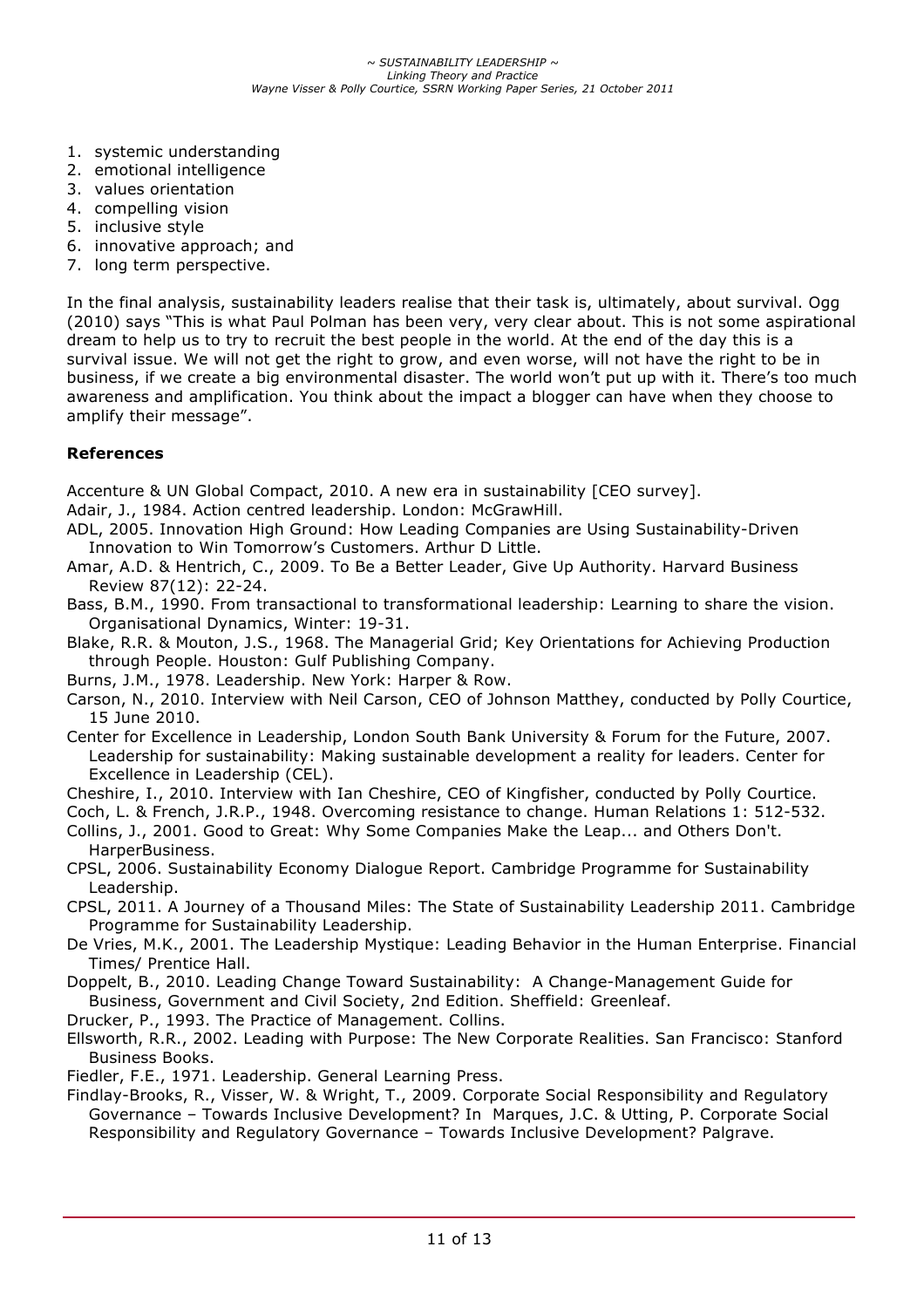- Flowers, B.S., 2008. CPSL Sustainability Leadership Research Interview. Cambridge Programme for Sustainability Leadership & W. Visser.
- Forum for the Future, 2006. Are you a leader business? Hallmarks of sustainable performance. Forum for the Future: Stephanie Draper, Lena Hanson, Sally Uren.
- Goffee, R. and Jones, G., 2009. Authentic leadership. Leadership Excellence, May.

Goleman, D., 1995. Emotional Intelligence. New York: Bantam Books.

- Goleman, D., Boyatzis R. & McKee, A., 2002. Primal Leadership. Boston: Harvard Business Press.
- Gough, S., 2003. Learning the Sustainability Lesson: Tenth report of session 2002-03. House of Commons, Environmental Audit Committee, Volume 2.
- Greenleaf, R.K., 1977. Servant leadership. Paulist Press.
- Greenleaf, R.K., 2002. Servant Leadership: A Journey into the Nature of Legitimate Power and Greatness. Paulist Press.
- Harris, N., 2007. Corporate Engagement in Processes for Planetary Sustainability: Understanding Corporate Capacity in Non-Renewable Resource Extractive Sector, Australia. Business Strategy and the Environment 16: 538–553.
- Hersey, P. & Blanchard, K. H., 1999. Leadership and the One Minute Manager. William Morrow.
- Homer-Dixon, T., 2006. The Upside of Down: Catastrophe, Creativity, and the Renewal of Civilization. Island Press.
- IBM, 2009. Leading a sustainable enterprise Leveraging insight and information to act. IBM Institute for Business Value
- Immelt, J., 2007. GE's Jeff Immelt on the 10 keys to great leadership. Fast Company, 19 December.
- Immelt, J., 2010. Interview with Jeffrey Immelt, CEO of General Electric, conducted by Polly Courtice in February 2010.
- Isos MORI, (2010). Skills for a Sustainable Economy The Business Perspective, Report for Business in the Community/EDF Energy.
- Kalungu-Banda, M., 2006. Leading like Mandela: Leadership Lessons from Nelson Mandela. Double Storey Books.
- Kouzes, J.M. & Posner, B.Z. , 2007. The Leadership Challenge, 4th Edition. Jossey-Boss.
- KPMG, 2008. International Survey of Corporate Responsibility Reporting 2008. Amsterdam: KPMG.
- KPMG, Unit for Corporate Governance in Africa, GRI & UNEP, 2010. Carrots and Sticks: An update on trends in voluntary and mandatory approaches to sustainability reporting.
- Lewin, K., LIippit, R. & White, R.K., 1939. Patterns of aggressive behavior in experimentally created social climates. Journal of Social Psychology 10: 271-301.
- Lopez, J., 2010. Interview with José Lopez, Executive Vice President Operations and GLOBE of Nestle, conducted by Polly Courtice, 17 June 2010.
- Maso, P., 2010. Interview with Philippe Maso, CEO of AXA, conducted by Polly Courtice.
- McCall, M.W. Jr. & Lombardo, M.M., 1983. Off the track: Why and how successful executives get derailed. Greenboro, NC: Centre for Creative Leadership.

McKinsey, 2009. Leadership through the crisis and after: McKinsey Global Survey results. McKinsey Quarterly, October.

- Meadows, D., 2008. CPSL Sustainability Leadership Research Interview. Cambridge Programme for Sustainability Leadership & W. Visser.
- Morrison, A.J., 2000. Developing a global leadership model. Human Resource Management 39(2&3): 117–131.
- Muehlfeit, J., 2010. Interview with Jan Muehlfeit, Chairman of Microsoft Europe, conducted by Polly Courtice.
- Musser, S.J., 1987. The determination of positive and negative charismatic leadership. Grantham: PA: Messiah College.
- Newman, L., 2005. Uncertainty, innovation, and dynamic sustainable development. Sustainability: Science, Practice & Policy 1(2).
- Ogg, S., 2010. Interview with Sandy Ogg, Chief Human Resources Officer for Unilever, conducted by Polly Courtice.
- Peters, T., 1989. Thriving on Chaos: Handbook for a Management Revolution. HarperBusiness.